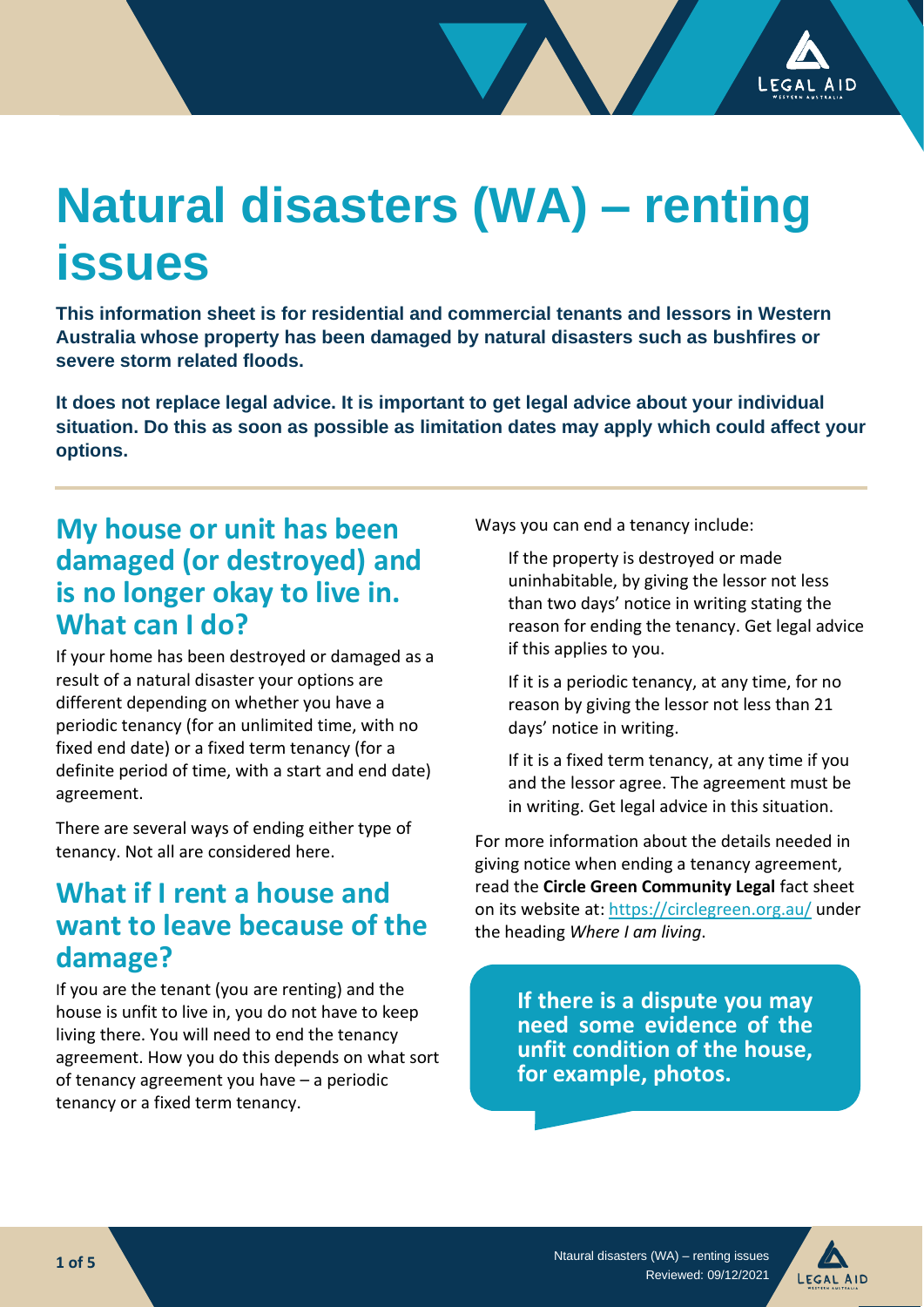# **What if I own a rental property and want the tenant to leave?**

If you own the house and it is now destroyed or unfit for the tenant to live in, you cannot make a tenant move out immediately so try to work out an agreement with them.

You do not have to help the tenant find another place to live in but your help in doing so at this time would be appreciated. You are also allowed to inspect an unfit property to carry out necessary repairs, but you must let the tenant know (if they still live there) at least 72 hours in advance, except in the case of emergency, that you are doing this.

In this situation, if you cannot reach an agreement with the tenant you can end a periodic or fixed term agreement by giving the tenant an official notice of termination of the agreement. You must give the tenant no less than seven days' notice before the termination day. If the tenant still does not vacate the premises on or before the date specified, you will have to obtain an eviction order from the Magistrate's Court of Western Australia.

**You must never seek to forcibly evict a tenant or lock them out of the premises**.

### **Can I get help to resolve a dispute?**

When a dispute arises between lessors and tenants it is always preferable if the parties can negotiate a settlement themselves without resorting to court action.

Circle Green Community Legal (for residential tenants not lessors) or the Department of Mines, Industry Regulation and Safety – Consumer Protection may be able to help.

## **What happens with the bond?**

Tenants should generally be able to get their bond back if the tenancy agreement has been terminated.

The bond should have originally been lodged by the lessor with the Department of Mines, Industry Regulation and Safety - Consumer Protection's Bond Administrator.

If the tenant and lessor agree then they complete a joint application for disposal of bond money, specifying the amount of the bond to be returned to each.

If the tenant and lessor do not agree to the amount of bond each should receive then either can apply to the Magistrate's Court of Western Australia for an order specifying how much bond money should be paid to each party.

## **My rental property has been damaged but is still ok for me to live in. What can I do about repairs?**

If you are renting, you need to contact your lessor (or their property manager) immediately to talk about whether the repair needed to fix the damage is "urgent". Urgent repairs fall into two types: repairs for the supply or restoration of an essential service and other urgent repairs. Essential services include repairs to: a gas leak, the supply of hot water, sewerage leaks or dangerous electrical faults. Other urgent repairs are those where if the repair is not done it might cause damage to the property, injure you or cause undue hardship or inconvenience to you.

If you cannot contact the lessor (or their property manager) within 24 hours for an essential repair and 48 hours for another urgent repair, (or if contacted, the lessor fails to make sure the repairs will be carried out as soon as practicable), then you are able to arrange for the repairs to the minimum extent necessary and pay for the repairs yourself.

These repairs must be done by a suitably qualified repairer for you to be successful in claiming the cost back from the lessor. The lessor must reimburse you as soon as practicable for any reasonable expenses.

If the damage repairs are not urgent, you should try to make an agreement with the lessor to have the

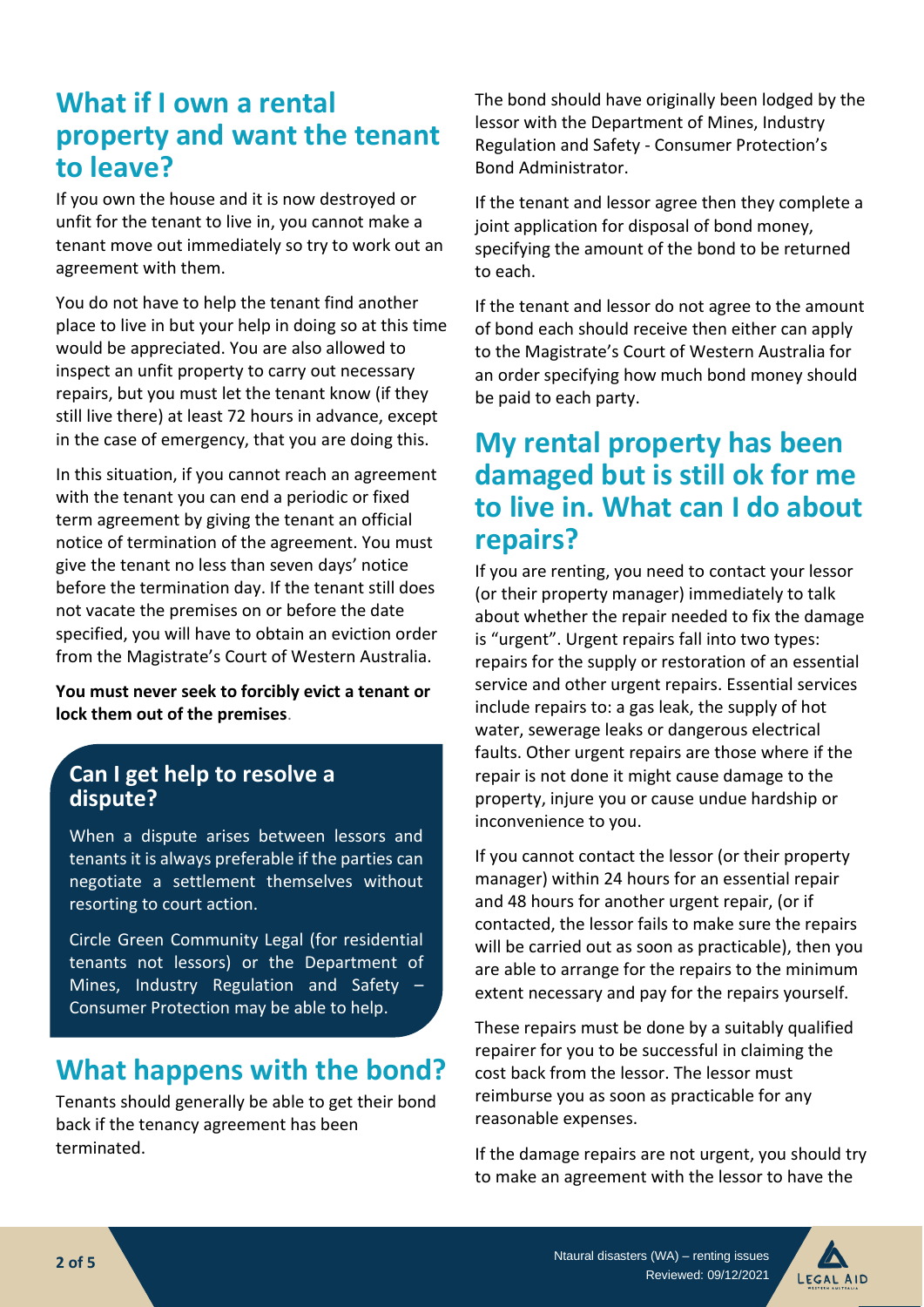repairs completed in a reasonable time. You should get any agreement in writing. If you are unable to reach agreement on this, you can apply to the Magistrate's Court of Western Australia for orders specifying any repairs required. However, you should not pay less rent or withhold rent without an order or agreement.

## **What can I do about paying less rent while the house is damaged?**

If part of the premises is destroyed or rendered uninhabitable, then the rent automatically reduces accordingly in proportion to the amount of damage.

You should try to seek agreement with your lessor about the reduced rent. If you cannot reach agreement you should pay the reduced rent you think is reasonable. If the lessor disagrees the lessor can make an application to court for an order for you to pay more rent and make up the shortfall. If you pay an unreasonably low amount of rent, the lessor could get a court order to terminate the tenancy.

Alternatively, if there has been a significant reduction in the chattels and/or facilities at the property, then you can apply to the Magistrates Court for a rent reduction.

### **What if a commercial property has been damaged?**

Lessors and tenants should always check their tenancy agreement to see if it specifically states what happens when part of the property is damaged. If the lessor does not repair the property within a reasonable time, the tenant may be able to end the tenancy agreement. If the lessor thinks that the repairs are impractical, they may be able to end the tenancy agreement.

Whether the lessor or the tenant is responsible for cleaning up fire damaged or flooded premises or paying for the clean-up will depend on the tenancy agreement's terms, the type of premises and how they are insured.

### **What if I cannot reach an agreement with the lessor?**

The law is complex in this area. Get legal advice about your specific circumstances.

The Small Business Development Corporation may be able to help as it provides specialist small business guidance, awareness and education service on all aspects of commercial and retail tenancy rental agreement negotiations and operations.

The State Administrative Tribunal provides a mediation service and determines disputes in relation to retail and commercial shop rental agreement matters.

## **Who is responsible for insurance?**

This is a complex area of the law. Tenants and lessors should get legal advice about their specific rental agreement terms and obligations.

Generally, lessors will choose to maintain insurance on a residential property and tenants will insure their own contents.

Depending on the tenancy agreement, the tenant may be required to insure a commercial rental property. If the tenant was supposed to do this but did not – or did not have enough insurance – the tenant may have to pay the lessor for any losses caused by a bushfire or flood.

## **Is any financial help available from the government?**

In cases of natural disaster government assistance may be available. Information on assistance can be found on:

• Services **Australia** (Cth) website for those directly affected by emergencies such as bushfires:

•

https://www.servicesaustralia.gov.au/indi viduals/help-emergency, or

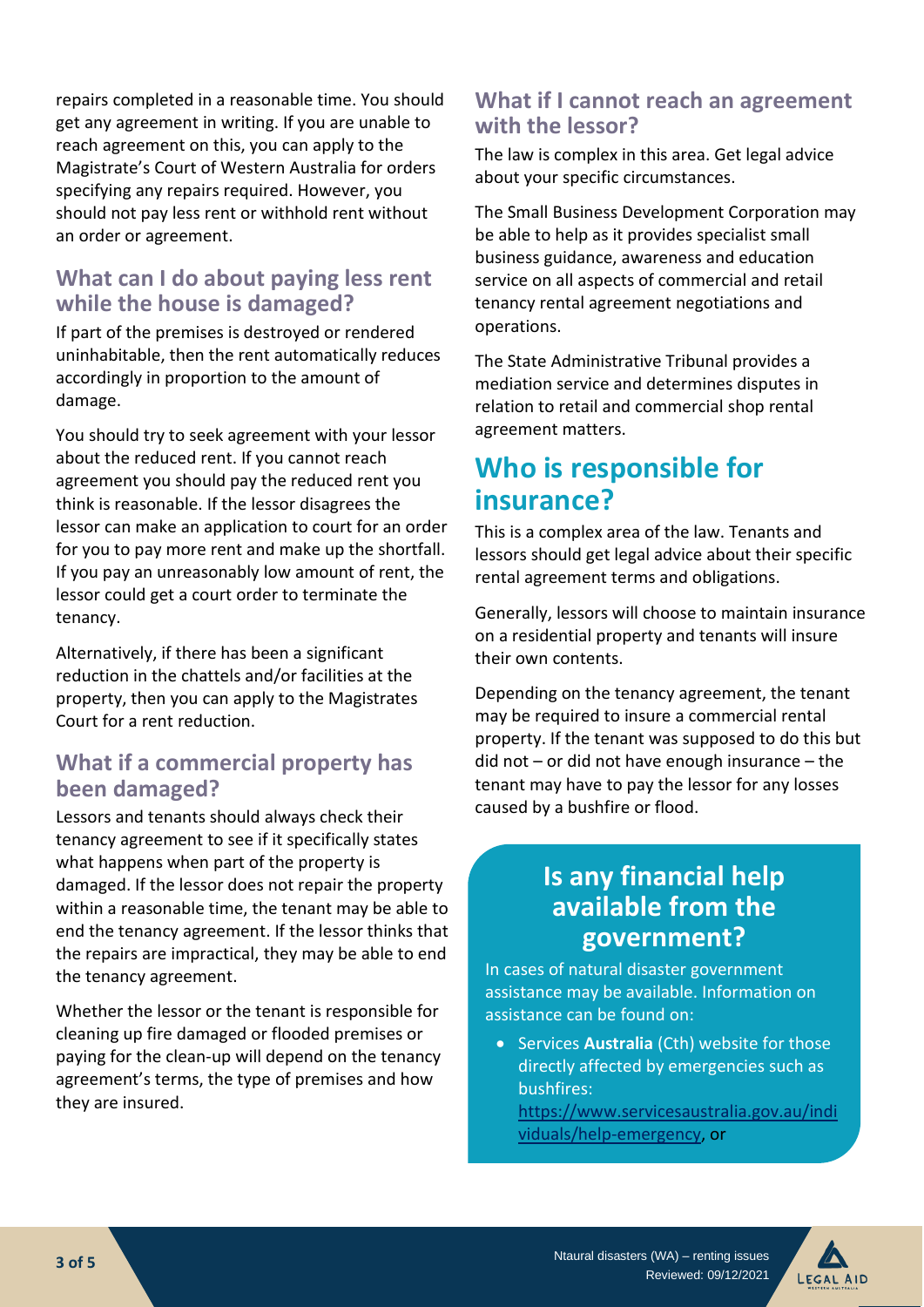- the **Department of Fire and Emergency Services'** website unde[r Disaster Recovery](https://www.dfes.wa.gov.au/recovery/Pages/DRFA-WA.aspx)  [Funding Arrangements Western Australia.](https://www.dfes.wa.gov.au/recovery/Pages/DRFA-WA.aspx) If you need help in deciding if you qualify for any help email: [drfawa@dfes.wa.gov.au](mailto:drfawa@dfes.wa.gov.au) or phone the numbers provided on the website.
- See also the Legal Aid WA **Information sheet: Natural disasters (WA) – debt issues** which is available from the Legal Aid WA website or any office.

## **Where can I get more information?**

• Residential tenants living in WA can contact **Circle Green Community Legal** on **(08) 6148 3636** (for metropolitan callers) or **1800 621 888** (country free call). Check its website for details of temporary hotlines for natural disaster advice for tenants. You can also access fact sheets covering common tenancy issues on its website at[: https://circlegreen.org.au](https://circlegreen.org.au/) under the heading *Where I am living*.

• Go to the **Department of Mines, Industry Regulation and Safety – Consumer Protection** website at:

[http://www.commerce.wa.gov.au/consumer](http://www.commerce.wa.gov.au/consumer-protection)[protection](http://www.commerce.wa.gov.au/consumer-protection) or call the Contact Centre **1300 304 054** or email: [consumer@dmirs.wa.gov.au](mailto:consumer@dmirs.wa.gov.au) for advice on policy and content aspects of retail/commercial shop tenancy laws.

- Visit the **Magistrates Court WA** website at: [https://www.magistratescourt.wa.gov.au/\\_app](https://www.magistratescourt.wa.gov.au/_apps/DocList/doclist.aspx) [s/DocList/doclist.aspx](https://www.magistratescourt.wa.gov.au/_apps/DocList/doclist.aspx) or a registry office for the forms needed for tenancy related applications.
- For commercial tenancy matters contact the **[Small Business Development Corporation](http://www.smallbusiness.wa.gov.au/) Business Advisory Service** on **[133 140](tel:133140)** or **(08) 6552 3300** weekdays from 8.30am to 4.30pm (WST).
- Contact the **[State Administrative Tribunal](http://www.sat.justice.wa.gov.au/)** on **(08) 9219 3111** or **1300 306 017** (cost of a local call) for information on the mediation service it provides for disputes about retail and commercial shop rental agreement matters.